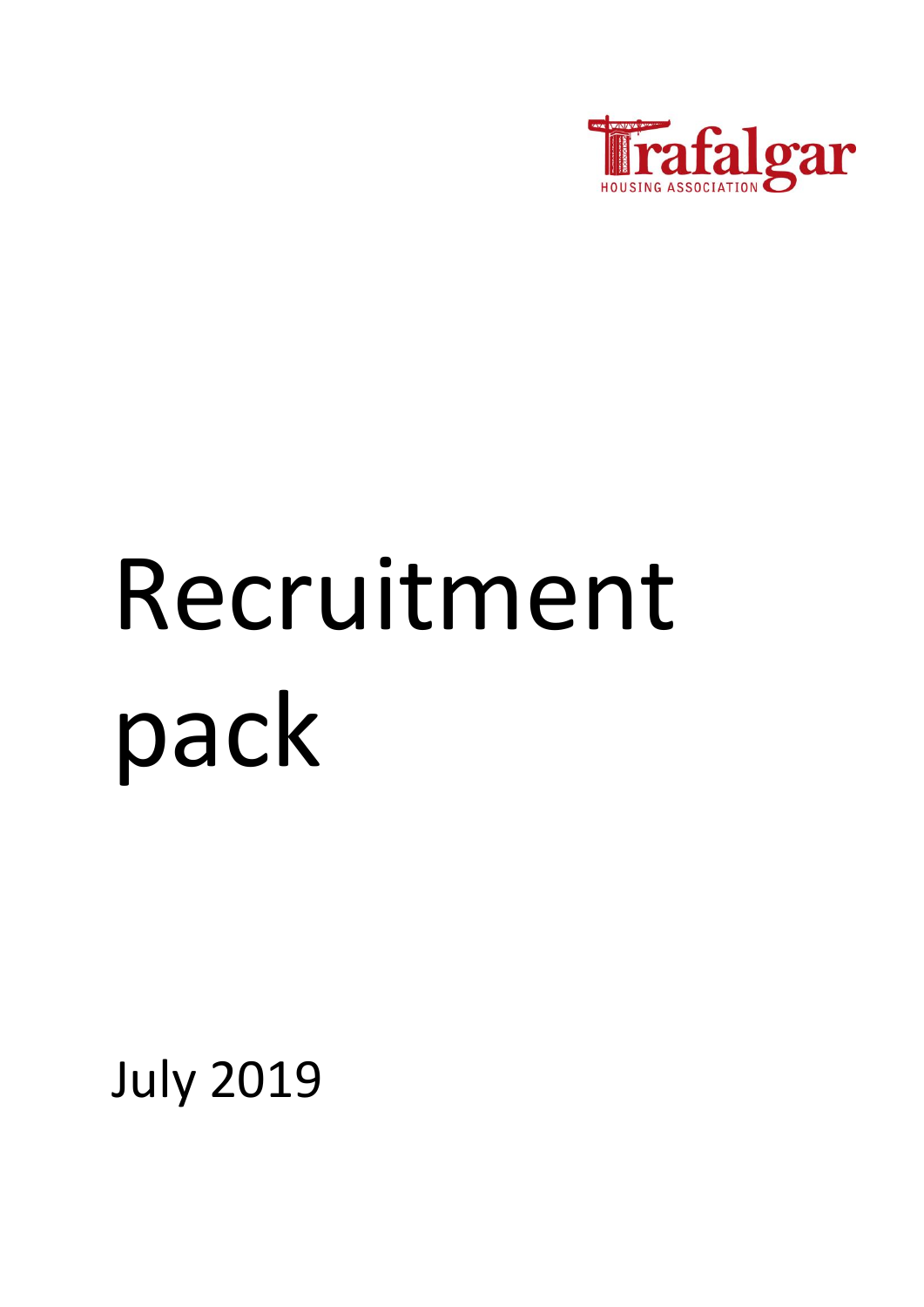## **About housing associations**

Housing associations provide housing, mainly for rent but also low cost housing for sale, shared equity and mid-market rent, for people across Scotland. Social rented tenants have Scottish Secure Tenancies (SST) and the housing stock is expected to meet the Scottish Housing Quality Standard (SHQS) and the Energy Efficiency Standard for Social Housing (EESSH). Housing associations are part of the social rented sector (along with councils) and provide homes for people who are in housing need. There are a wide range of housing associations – some very large, some small, some are based in specific geographical areas (e.g. part of a city or town or a rural area) whilst others specialise in providing housing for particular groups of people (such as older people or people with particular needs). Housing associations do not trade for profit and all of the income that they generate is used to meet their running costs and invest in their current and future activities.

# **About Trafalgar Housing Association**

Trafalgar Housing Association is a small community-controlled housing association formed in 1990 with stock in Dalmuir and Radnor Park in Clydebank. With just over 300 properties we are West Dunbartonshire's smallest housing association but we're a highly performing housing association with high levels of tenant satisfaction. The Association is committed to providing the highest possible level of service to tenants whilst ensuring that our rent levels remain as affordable as possible.

## **Our strategic direction**

We recognise that for the next five years we need to ensure we continue to improve our governance, maintain service delivery and organisational performance. From our analysis of our operating environment, we know that there are some significant challenges ahead.

We will continue to embed the improvements we have made, strengthen our collaboration and partnership working, seek to re-energise our tenant and community engagement activities and deliver tangible and positive social benefits.

#### **Strategic objectives**

- **People**: To support our tenants, residents, staff, volunteers and future service users and ensure we provide them with a vibrant community where they can realise their full potential.
- **Performance**:- To maintain sector-leading performance throughout all KPIs and inspire full confidence from customers, and commitment from staff and volunteers.
- **Property:** To ensure that our principle assets, the homes which we manage and maintain, compare favourably with other housing options in terms of affordability and standards.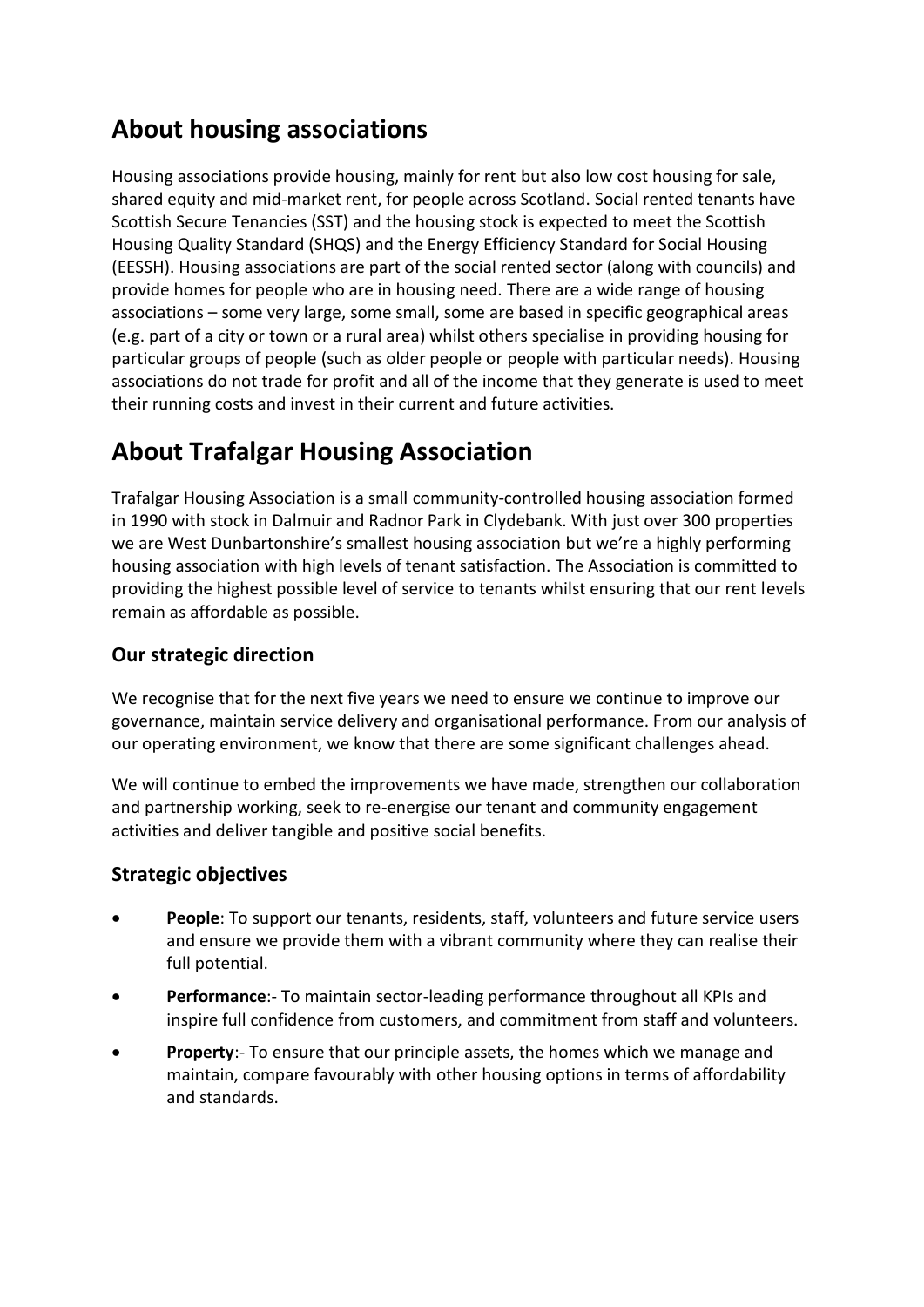## **Committee member role profile**

Associations are overseen by governing bodies, which draw its members from the Associations' membership. Trafalgar's governing body is referred to as the Committee. Committee members are not paid for their contribution, although out of pocket expenses are reimbursed.

### **Purpose of the role**

The Committee provides effective governance of the Association and is collectively responsible for setting and monitoring the strategic direction of the organisation and ensuring its long-term success. The Committee ensures compliance with all legal and regulatory requirements and the financial and general well-being of the Association.

Committee members determine and uphold the Association's vision, mission, values and strategies.

#### **Expectations of Committee members**

Ensure that decisions taken by the Committee are in the best interests of the Association, its tenants and other customers, and promote the highest quality standards and effective service delivery.

Work in accordance with the Association's Code of Conduct, ensuring confidentiality and respecting all views.

Prepare for and attend Committee meetings, making an active contribution to discussions and decision-making.

Participate in reviews of Committee effectiveness, both individual and collective, participate in opportunities for learning and development and keep up to date with sector matters.

Take collective responsibility for decisions made by the Committee.

Represent the Association positively and effectively.

#### **Committee member roles**

The key roles associated with being a Committee member of Trafalgar Housing Association are:

- To lead the Association
- To set and oversee the long-term strategic direction for the Association
- To ensure that the Committee fulfils its duties and responsibilities for the proper governance of the association
- To determine and regularly review the association's values, strategic aims and performance standards